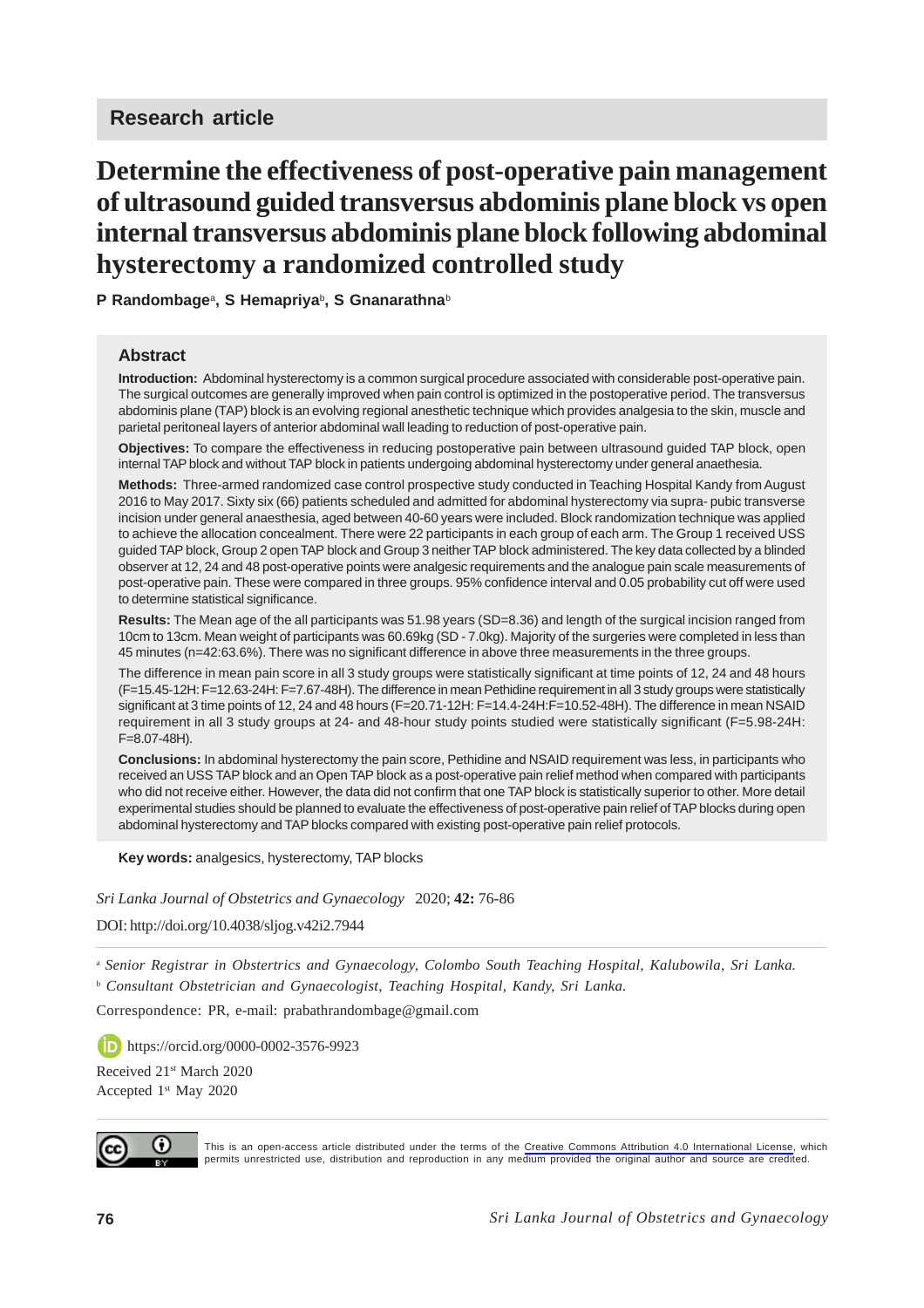## **Introduction**

The transversus abdominis plane (TAP) block is an evolving regional anesthetic technique which provides analgesia to the skin, muscle and parietal peritoneal layers of anterior abdominal wall leading to reduction of post-operative pain and improving quality of postoperative recovery<sup>1</sup>. Originally described as a blind technique the advent of ultrasound has made the method more popular. However, since the day of introduction nearly a decade ago, though many different methods have been introduced with low risks, TAP block still remains underutilized in clinical practice<sup>2, 3</sup>. Among these methods, the low risk profile ultrasound guided TAP block which is on hands of anesthetists and open internal TAP block which is on surgeons' hands became most popular recently.

The TAP block was firstly introduced by Rafi in 2001 where he denoted it as "abdominal field block"4 . Presently it is referred to as "direct TAP block", where the correct plane is entered through the lumbar triangle of petit, the surface in between lateral edge of external oblique muscle, lateral edge of latissimus dorsi muscle and superior surface of iliac crest.

An ultrasound guided approach (USS guided TAP block) introduced by Hebbard in 2007 became popular throughout the world rapidly<sup>5, 6</sup>. It is done following applying an ultrasound scanner probe to the anterolateral abdominal wall and identifying the three muscle layers and once identified scanner probe moves poster lateral to lie across midaxillary line above the iliac crest<sup>7</sup>. Block needle is then introduced anteriorly while real time ultrasonographic monitoring until reaching the correct tissue plane. This is also referred to as "posterior TAP block".

In the recent past surgeons too contributed to the TAP block, first described during laparoscopic surgery where the exact site of injecting was identified internally<sup>8</sup>. Thereafter the surgeons, intra operatively directly visualized the TAP approach. This is referred to as "open internal TAP block". This method avoids the risk of accidental intraperitoneal injection observed in the ultrasound guided TAP block.

#### **Methods**

calculated through WHO published Lwanga Lameshow equation. Participants undergoing abdominal hysterectomy under general anaethesia. The patients were allocated to three study arms with a group of participants in each. The study was conducted at ward 05, Teaching Hospital Kandy, from August 2016 to May 2017.

Sampling frame included patients scheduled and admitted for abdominal hysterectomy via supra pubic transverse incision, aged between 40-60 years, whom American Society of Anesthesiologists' (ASA) physical status between I-III during preoperative assessment conducted at anesthetic clinic or ward.

The patients with a history of drug allergy to local anesthetic agents, having local skin abnormalities at the site of introducing the TAP block like burned skin, local infection and inflammatory conditions were excluded from the study. The patients who had past pelvic surgeries with lower abdominal suprapubic incisions, diagnosed to have stage 3-4 endometriosis, pelvic inflammatory diseases and malignant conditions were excluded from the study due to high possibility of intraperitoneal adhesions impending surgical difficulties. Also, the patients with diabetes were excluded due to risk of neuropathy. All emergency surgeries were excluded.

The Study Group of 66 participants were selected at the gynaecology clinics according to the above inclusion and exclusion criteria. Block randomization was carried out by computer-generated random numbers. Randomization was done by the supervisor to keep the primary investigator blinded and allocated to the 3 Arms with a Group in each arm.

The Group 1 of 22 participants received "USS guided TAP block" immediately following closure of the skin before recovery. The anesthetic agent was injected 20 ml 0.25% bupivacaine per side under USS guidance. The 22 participants in Group 2 received "Open internal TAP block" just before the closure of rectus sheath by lifting the anterior abdominal wall with a retractor and injecting the anesthetic agent 20 ml 0.25% Bupivacaine per side under direct visualization following intraperitoneal palpation of inferior epigastric artery and approaching lateral to the artery.

The comparison group of 22 participants received "no TAP block" but received one dose of intramuscular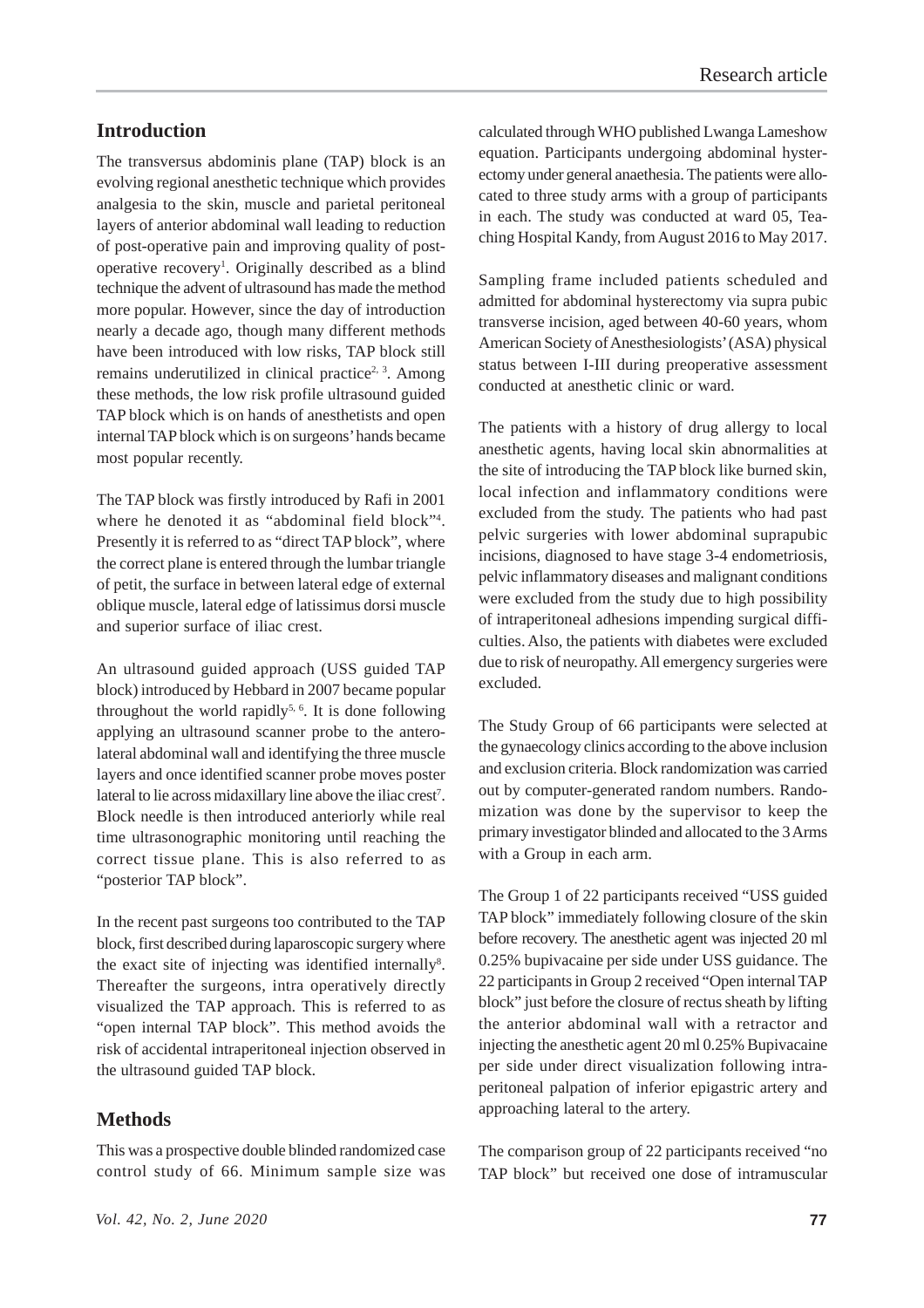Pethidine 50-75mg in the immediate post-operative period. Same dose of Pethidine administered to participants in USS TAP block and Open TAP Block to alleviate intraperitoneal visceral pain. Simple analgesics like paracetamol and diclofenac sodium suppository 100 mg 12 hourly were offered to all participants in three groups freely, according to unit policy and the data also documented in data collection form.

Data was collected on to a specially designed data collection form and saved on to an electronic data base simultaneously. Demographic data including age, height, weight, size of the scar and duration of surgery in all three groups were compared for satisfactory randomization using ANOVA and 't' test. 0.05 probability cut off level was applied to determine statistical significance. No post hoc analysis was conducted to determine specific differences. As the post-operative Pethidine requirement is a parametric continuous variable it will be presented as means and 95% CI. If these are normally distributed, comparing the means of continuous variable in Group 1 and 2 were analysed by the 't' test. Pain assessment was done by using visual analogue pain scale. The Visual Scale was presented to participants at each selected time point (12, 24, and 48 hours after surgery). The participants' pain measurement was used for statistical analysis. The

range of the visual pain scale ranged from 1 to 10 and was analyzed as a continuous variable. Post-operative Pethidine requirements of participants in all three groups at 12, 24, 48 hours were analysed. All above mentioned statistical analyses were performed using standard statistical techniques available in SPSS version 25.0. Written informed consent was obtained from all the participants prior to the study. The study was approved by the Ethics Committee of the Faculty of Medical Sciences, University of Sri Jayewardenepura and Ethics Review Committee of Teaching Hospital, Kandy.

## **Results**

Age of the study participants ranged from 38 years to 71 years. Majority of the study participants were in the 46-55 years age group (Mean - 51.98 years: SD - 8.36 years). Body weight of the study participants ranged from 47 kg to 78 kg. Majority of the study participants were in the 61 kg to 78 kg weight group (Mean - 60.69 kg: SD - 7.0kg). BMI of the study participants ranged from  $19.28 \text{ kg} \text{m}^2$  to  $34.69 \text{ kg} \text{m}^2$ (Mean - 26.21 kgm-2: SD - 3.54 kgm-2) (Table 1). There was no significant difference in the participants' age, weight, BMI and ASA in the three groups (Table 2).

|                  | Number $(N)$ | Percentage $(\% )$ |
|------------------|--------------|--------------------|
| Age              |              |                    |
| $<$ 45 years     | 11           | 16.7               |
| 46-55 years      | 36           | 54.5               |
| 56-65 years      | 14           | 21.2               |
| $=$ >66 years    | 5            | 7.6                |
| Weight           |              |                    |
| $<$ 50 kg        | 9            | 13.6               |
| $51-60$ kg       | 21           | 31.8               |
| 61-70 kg         | 31           | 47.0               |
| $\approx$ 71 kg  | 5            | 7.6                |
| <b>BMI</b>       |              |                    |
| $<$ 20           | 3            | 4.5                |
| 20.1-24.9        | 19           | 28.8               |
| 25-29.9          | 35           | 53.0               |
| $\Rightarrow 30$ | 9            | 13.6               |
| <b>Total</b>     | 66           | <b>100</b>         |

**Table 1. Distribution of age, weight and the BMI of the study participants**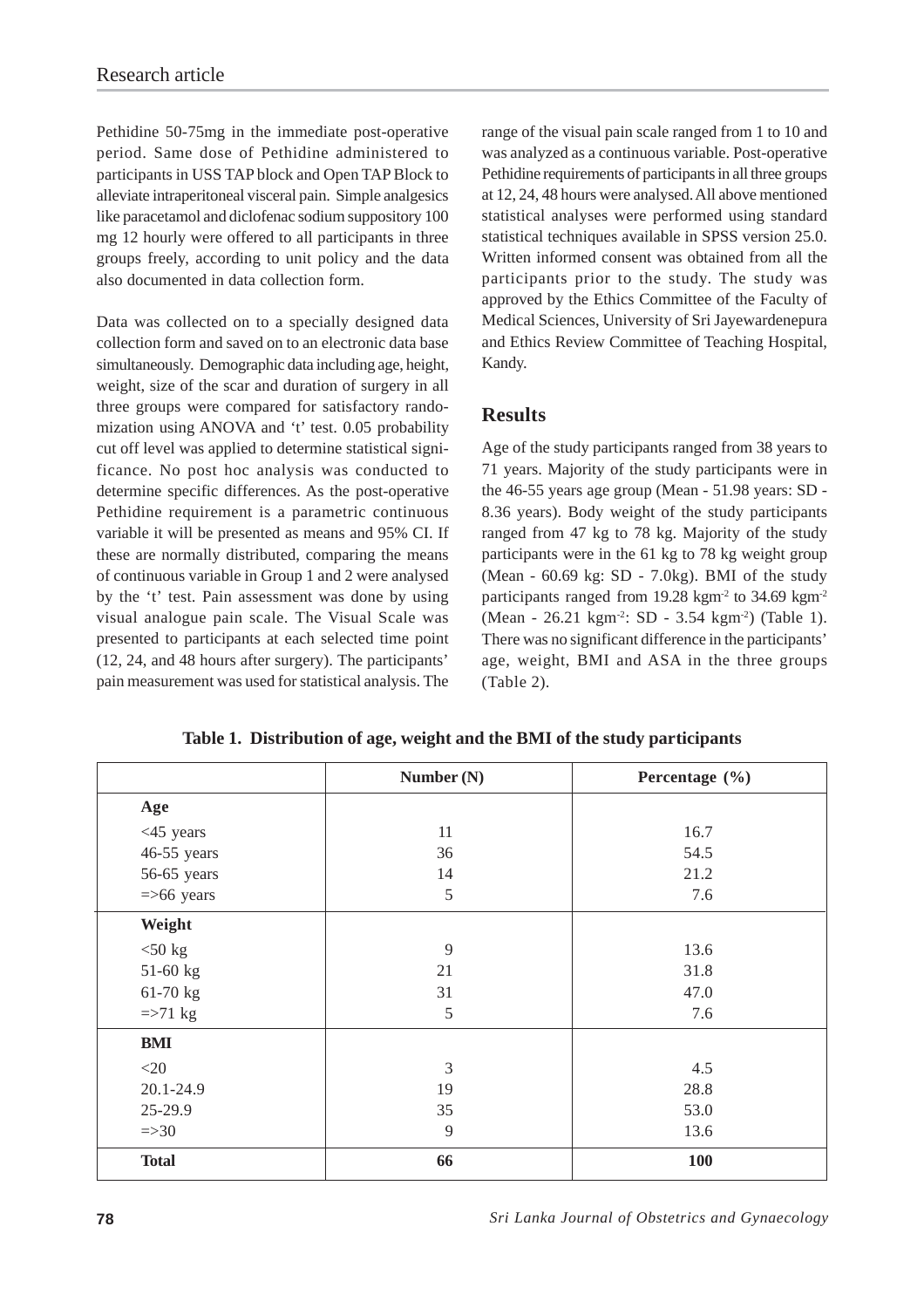|        | Group 1                    | Group 2                     | Group 3                   | F     | P value |
|--------|----------------------------|-----------------------------|---------------------------|-------|---------|
|        | <b>USS TAP</b><br>$(n=22)$ | <b>Open TAP</b><br>$(n=22)$ | <b>No TAP</b><br>$(n=22)$ |       |         |
| Age    | 52.59                      | 53.05                       | 50.32                     | 0.666 | 0.51    |
| Weight | 62.18                      | 60.77                       | 59.13                     | .921  | .40     |
| BMI    | 26.91                      | 25.52                       | 26.21                     | .837  | .43     |

**Table 2. Comparison of mean values of age, weight and body mass index**

*'F' – ANOVA; Statistical significance level at P=0.05*

There were four surgical incision sizes and minimum incision size was 10 cm and maximum incision size was 13 cm. Incision size of majority of the surgeries were between 11 cm to 12 cm (N=45: 68%). There was no statistically significant difference in three study groups with regard to the length of surgical incision (F=0.244: p=0.784)

Minimum time taken for a surgery was 40 minutes and maximum time was recorded as 55 minutes (Mean - 45.61 minutes: SD - 3.89). There was no statistically significant difference in three study groups with regard to the duration of surgery  $(F=0.584: p=0.561)$ .

The difference in mean pain score in all 3 study groups at time points of 12, 24 and 48 hours were statistically significant (F=15.45-12H: F=12.63-24H: F=7.67-48H) (Table 4). Minimum pain score at 12 hours of surgery was recorded in USS TAP block group and the maximum mean pain score was recorded in no TAP block group and difference was significant  $(F=15.41)$ : P<0.001) (Table 4). Minimum pain at 24 hours of

surgery was in open TAP block group and maximum pain score in USS TAP block group and difference was significant  $(F=12.63: P<0.001)$  (Table 4). Minimum pain score at 48 hours of surgery was observed in USS TAP block group and the maximum mean pain score in open TAP block group and the difference was statistically significant (F=7.67: P<0.001) (Table 4).

The difference in mean Pethidine requirement in all three study Groups were statistically significant at 3 time points of 12, 24 and 48 hours (F=20.71-12H: F=14.4-24H: With relevance to all time periods, Pethidine requirement of the USS TAP block was less than in no TAP block group the difference was significant (t=5.73-12H: t=5.28-24H: t=4.41-48H: P<0.001) (Table 6). At all time periods, Pethidine requirement of open TAP block group was less than in no TAP block group and the difference was significant.  $(t=6.68-12H: t=4.50-24H: t=3.61-48H: P < 0.001)$ (Table 5).

| Table 3. Distribution of size of the incision and duration of surgery |  |  |  |  |
|-----------------------------------------------------------------------|--|--|--|--|
|                                                                       |  |  |  |  |

|                            |                                   | Frequency $(N)$ | Percentage $(\% )$ |
|----------------------------|-----------------------------------|-----------------|--------------------|
| Size of incision           |                                   |                 |                    |
|                            | $10 \text{ cm} - 10.9 \text{ cm}$ | 18              | 27.3               |
|                            | 11 cm $-11.9$ cm                  | 22              | 33.3               |
|                            | $12 \text{ cm} - 12.9 \text{ cm}$ | 23              | 34.8               |
|                            | 13 cm - 13.9 cm                   | 3               | 4.5                |
| <b>Duration of surgery</b> |                                   |                 |                    |
|                            | $<$ 45 minutes                    | 42              | 63.6               |
|                            | $\Rightarrow$ 46 minutes          | 24              | 36.4               |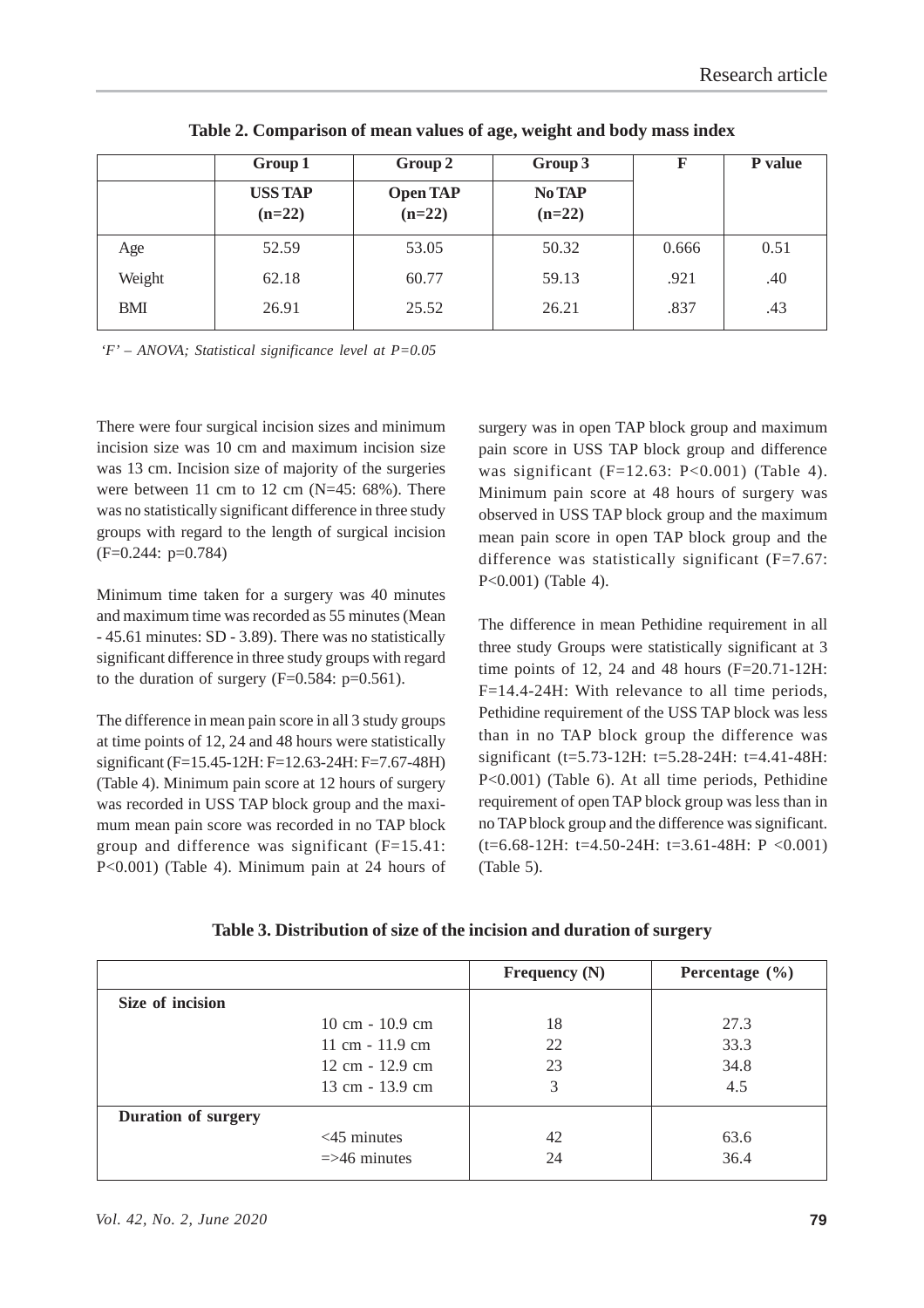| Post-operative<br>time |                                       | Mean pain score                        | F                                    | P value |         |
|------------------------|---------------------------------------|----------------------------------------|--------------------------------------|---------|---------|
|                        | Group 1<br><b>USS TAP</b><br>$(n=22)$ | Group 2<br><b>Open TAP</b><br>$(n=22)$ | Group 3<br><b>No TAP</b><br>$(n=22)$ |         |         |
| 12H                    | 7.00                                  | 7.32                                   | 7.86                                 | 15.41   | < 0.001 |
| 24 H                   | 6.32                                  | 6.23                                   | 5.59                                 | 12.63   | < 0.001 |
| 48 H                   | 5.50                                  | 7.36                                   | 6.14                                 | 7.67    | < 0.001 |

*'F' – ANOVA; Statistical significance at P=0.05*



Figure 1. **Pain score in post-operative period.**

The Pethidine requirement at point of 12 hours of the USS TAP block was higher than the Pethidine requirement of an open TAP block group. At time point of 24 hours and 48 hours, Pethidine requirement of open TAP block group was higher than the USS guided TAP block group. However, a significant difference was not observed at any time points between the Group 1 who received an USS guided TAP block group and Group 2 who received an open TAP block group. (t=0.395- 12H: t=0.531-24H: t=0.769-48H: P >0.446) (Table 5).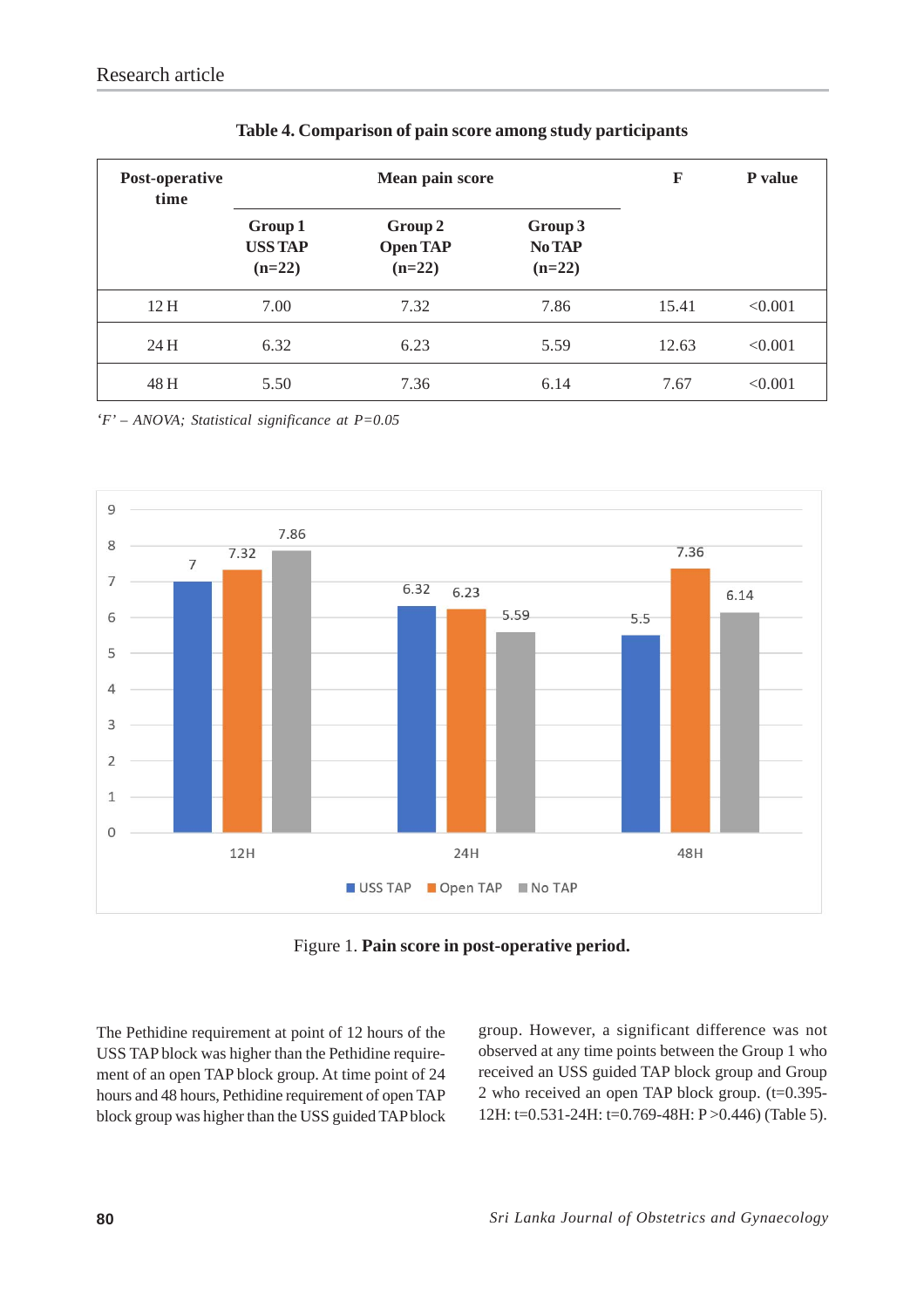|                     | <b>Pethidine requirements</b>         |                               |                      |                             |
|---------------------|---------------------------------------|-------------------------------|----------------------|-----------------------------|
| Post-Operative time | Group 1<br><b>USS TAP</b><br>$(n=22)$ | Group 3<br>No TAP<br>$(n=22)$ | T                    | <b>P-Value</b>              |
| 12H                 | 1.54                                  | 2.29                          | 5.73                 | < 0.001                     |
| 24 H                | 2.56                                  | 3.36                          | 5.28                 | < 0.001                     |
| 48 H                | 4.01                                  | 5.26                          | 4.41                 | < 0.001                     |
|                     | Group 2<br><b>USS TAP</b><br>$(n=22)$ | Group 3<br>No TAP<br>$(n=22)$ | $\mathbf T$          | P-Value                     |
| 12H<br>24 H<br>48 H | 1.48<br>2.65<br>4.24                  | 2.29<br>3.36<br>5.26          | 6.68<br>4.50<br>3.61 | < 0.001<br>< 0.001<br>0.001 |
|                     | Group 1<br><b>USS TAP</b><br>$(n=22)$ | Group 2<br>No TAP<br>$(n=22)$ | T                    | <b>P-Value</b>              |
| 12H                 | 1.54                                  | 1.48                          | 0.395                | 0.695                       |
| 24 H                | 2.56                                  | 2.65                          | 0.531                | 0.598                       |
| 48 H                | 4.01                                  | 4.24                          | 0.769                | 0.446                       |

|  |  | Table 5. Difference of means of Pethidine requirements between study groups |  |
|--|--|-----------------------------------------------------------------------------|--|
|  |  |                                                                             |  |

*Statistical significance at P=0.05*

The difference in mean NSAID requirement in all 3 study Groups at 24 and 48 hour study points were statistically significant (F=5.98-24H: F=8.07-48H) (Table 6). At 24 and 48 hour points the NSAID requirement in USS TAP block group and Open TAP block group were less than no TAP group (Table 6). At postoperative 24 hours the minimum NSAID requirement was in USS TAP block group and maximum in no TAP group. At 48 hours the minimum NSAID requirement was in open block group and maximum in USS guided group. Mean requirement of NSAAID dosage was less in Open TAP group compared to USS **7**guided TAP block group in 24 H following surgery, but the finding was not statistically significant ( $p=0.37$ ).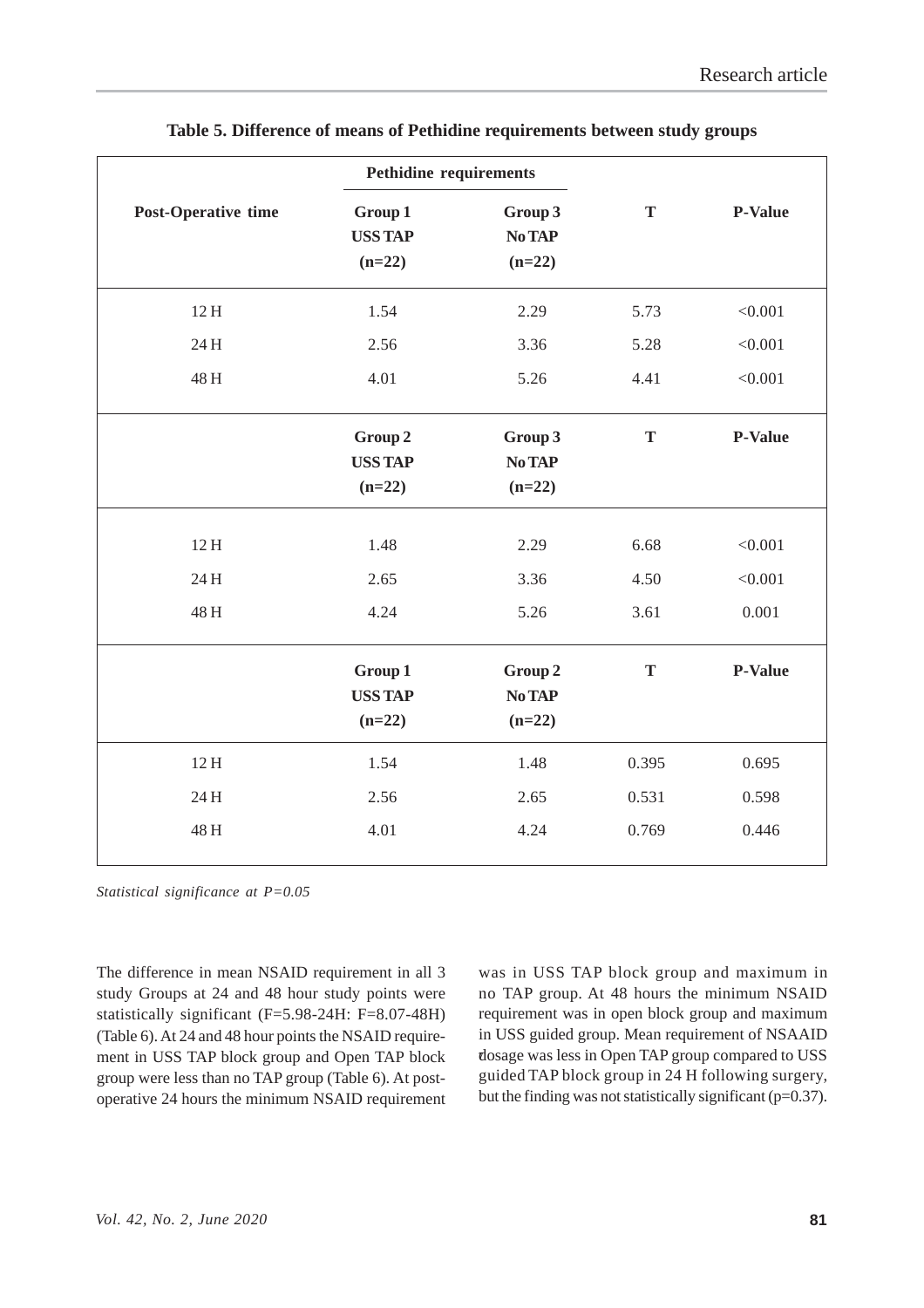| Post-operative<br>time | <b>Mean analgesic</b><br>requirements |                                        |                                      | $\mathbf F$ | P value |
|------------------------|---------------------------------------|----------------------------------------|--------------------------------------|-------------|---------|
|                        | Group 1<br><b>USS TAP</b><br>$(n=22)$ | Group 2<br><b>Open TAP</b><br>$(n=22)$ | Group 3<br><b>No TAP</b><br>$(n=22)$ |             |         |
| <b>NSAID</b>           |                                       |                                        |                                      |             |         |
| 24 H                   | 145.45                                | 159.09                                 | 190.91                               | 5.98        | 0.004   |
| 48 H                   | 254.54                                | 240.91                                 | 329.54                               | 8.07        | 0.001   |
| <b>Pethidine</b>       |                                       |                                        |                                      |             |         |
| 12H                    | 1.54                                  | 1.48                                   | 2.29                                 | 20.71       | < 0.001 |
| 24 H                   | 2.56                                  | 2.65                                   | 3.36                                 | 14.4        | < 0.001 |
| 48 H                   | 4.01                                  | 4.24                                   | 2.29                                 | 10.52       | < 0.001 |

#### **Table 6. Distribution of mean analgesic requirements in all study groups**

*'F' – ANOVA; Statistical significance at P=0.05*

## **Discussion**

In all three study groups, an increase in the Pethidine analgesic requirement was observed with increasing post-operative time points. The manner of associating effects of Pethidine with pain sensation and time was not addressed in the study design. Therefore, it is more complicated to generate a clear conclusion when pain relief and usage of Pethidine analgesic are combined together. The Pethidine requirement at post-operative points of 12, 24 and 48 hours in USS TAP and open TAP groups was significantly less than the no TAP group. However a significant difference of Pethidine requirement was not observed between USS TAP group and open TAP group. Therefore, either open or USS guided TAP block reduce the usage of Pethidine during the post-operative period.

When USS guided and Open TAP were combined with diclofenac sodium suppository 100 mg 12 hourly) as an analgesic, the requirement of NSAID of participants in USS TAP group and open TAP group was less than in no TAP group, demonstrating a better pain relief in TAP Groups. The NSAID requirement in USS TAP group was less than in open TAP group at 24 hours. But at 48-hour point situation this altered inversely. However, the difference was not statistically significant in either. Therefore, it is necessary to study this matter further, using larger sample sizes.

As Nigma et al, has described in 2017, it is possible to reduce Morphine requirement during the post-operative period by administration of TAP block during the surgery. Also it is possible to delay the first analgesic request during post-operative period<sup>25</sup>. According to a systematic review conducted by Vanessa Bacal in 2018, fourteen studies which included 855 participants demonstrated that there was a significant reduction of post-operative pain during first 48 hours among patients who received TAP block<sup>25</sup>.

All these fourteen studies which were included in to the analysis conducted by Bacal et al had used the visual pain scale which was used during the present study. Also Bacal et al declares that, it is possible to

**82** *Sri Lanka Journal of Obstetrics and Gynaecology*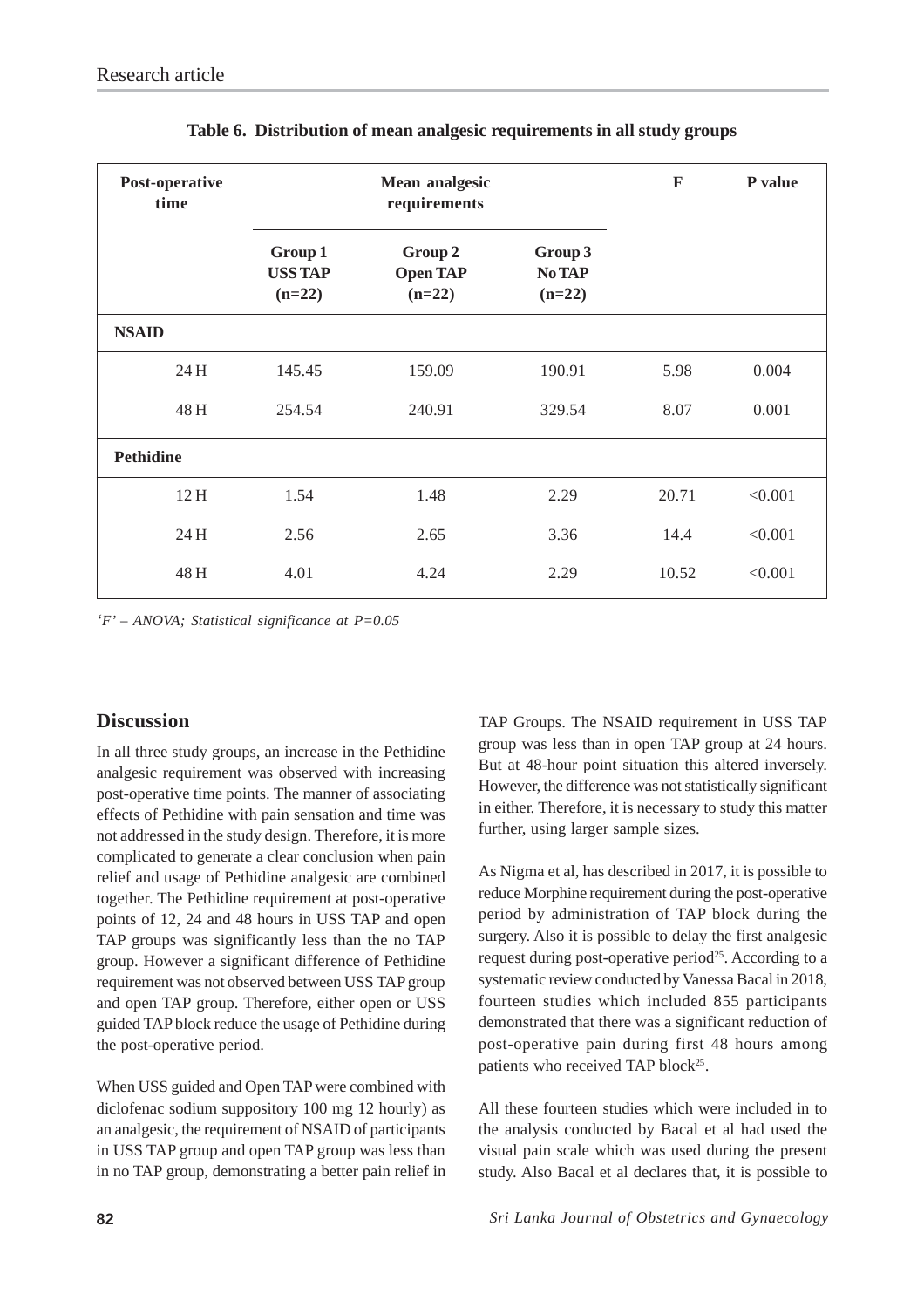significantly reduce the need of administrating post operative analgesics by providing TAP block<sup>25</sup>.

This significant post-operative pain relief which can be achieved by TAP block was confirmed by Chang et al in 201826 and Chistian et al in 201827. Also Bhaleta et al in 2018 had demonstrated that this TAP block can be used for laparoscopic gynecological surgeries as well $^{28}$ .

When practical feasibility is considered, it is more suitable to promote open TAP block as a standard pain relief method because it can be administered during surgery without contributions from additional human resources.

A high incidence of unwanted side effects has been reported in many studies with administration of opioid analgesics including Pethidine. However, this area was not addressed in the study. These opioid analgesics such as Pethidine are prescribed combined with antiemetics to minimize such side effects. On the other hand, addiction up to a certain extent is also expected with opioids. Open TAP block pain relief method, which required less amount of Pethidine than USS TAP and No TAP, as per study results, may be recommended as a safer and effective pain relief intervention.

In the study sample, majority of the surgeries were done through a surgical incision extending less than 11cm and completed in less than 45 minutes. These two factors directly affect the severity of pain following surgery. There is a higher probability of expecting a significant difference between open TAP block method and the USS guided TAP block method though not addressed in the study. If a comparative analysis is conducted along with these two factors in the future, it may be apparent that findings obtained during this study should be further analyzed, because there could be many biological and socio-cultural factors which associate with pain sensation and relief techniques

An effective pain relief protocol is a medical management strategy which will enhance the post-operative recovery phase with less pain, shorter hospital stay, minimum cost and resource utilization. Therefore, further studies with expanded settings and study samples may be required to confirm above advantages in TAP blocks, especially open TAP block. As per findings gynecological management guidelines may be amended.

Several methodological limitations which occur in RCT were observed during the present study. In selecting the study sample, had to satisfy with the minimum required sample size, which appeared disadvantageous while studying a variable such as pain. Pain is a biological parameter which can be associated with many confounding factors, such as socio-cultural factors, educational status, age and weight of the study participants. It was not possible to apply methods such as matching and restrictions in order to equally distribute the effects of confounding factors during selection of the study sample. As a result, a selection bias was generated up to a certain extent, which created an effect on the internal validity of the study findings.

Visual analogue scale used for pain assessment extracts a highly subjective assessment. Since the study participants were elderly, it is possible to expect an association between pain assessment and their medical comorbidities. In addition, it is possible to expect a less pain bearing capacity than young females. When all above factors are considered, it is possible to expect an information error when conducting a pain assessment with a visual analogue scale. It was not possible to recruit a larger number of participants in order to minimize such information error. If it was possible to validate the visual pain analogue tool in participants prior to application, more accurate pain assessment information could have been obtained.

In the current study, main study variable and outcome was post-surgical pain. Pain relief is a medically and ethically sensitive issue and when patient requests pain relieving agents, health care delivery team generally attempts to provide possible pain relief to the patient. When conducting a study, due to practical and ethical reasons it is difficult to apply restrictions on pain relief requests. As a result, there is a possibility that the study findings may not represent the true picture, which appears to be an inevitable limitation.

Many unpleasant side effects are expected with opioid analgesics, including nausea and vomiting. Hence there is a possibility of not requesting opioid analgesics as pain relief medication. This situation also creates a limitation which will not reveal the true picture of Pethidine requirement.

In the present study, 3 groups were compared with each other. As the dependent variables such as visual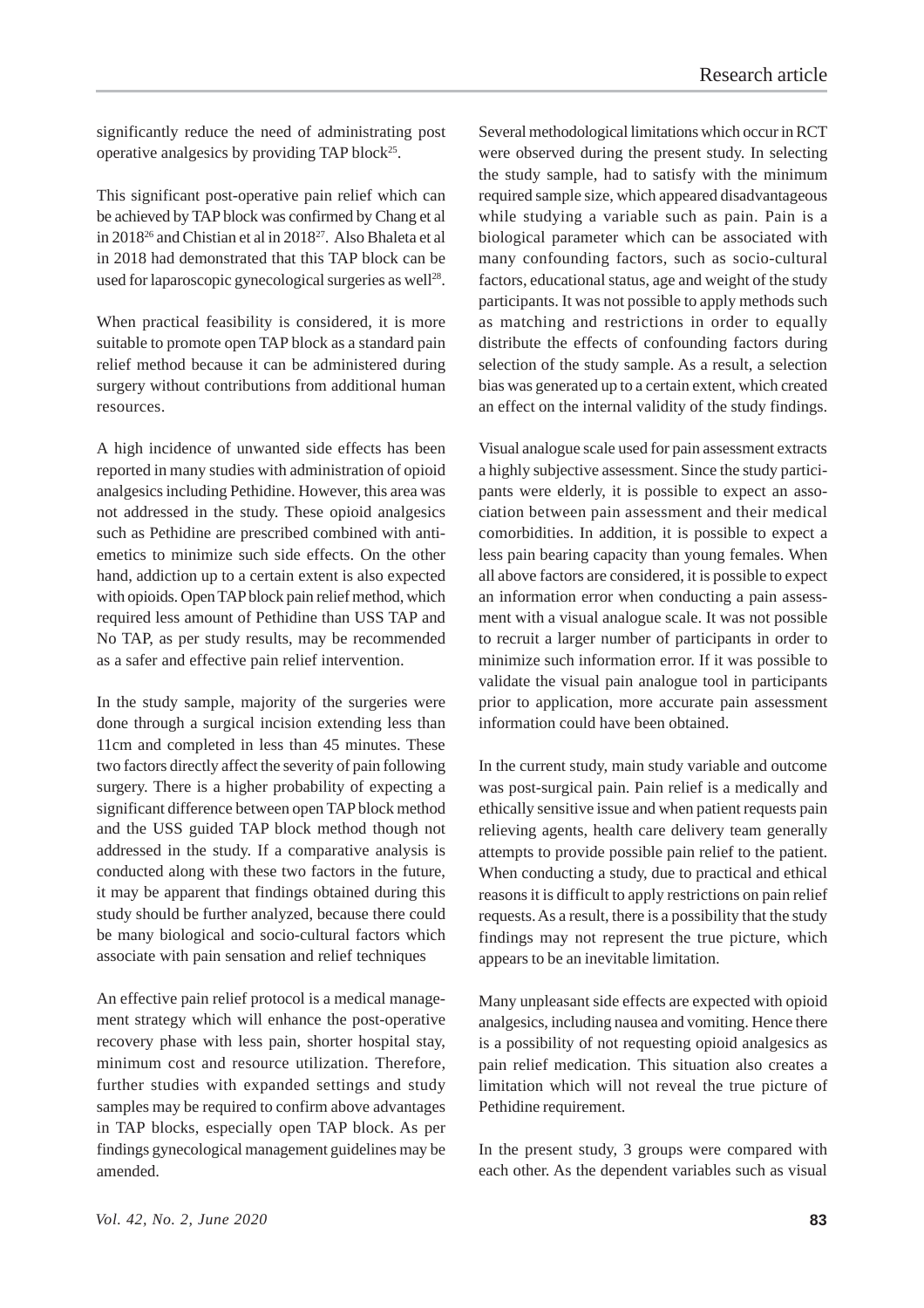pain scale, dosses of analgesic requirement of this study were in a continuous scale and the exposure variable (Type of peri operative analgesia: TAP Block) was in a categorical scale, the most suitable statistical test for analysis of the findings was the ANOVA test. But there were limited inter group comparisons in the present study. There were possibilities of eliciting more detailed findings, if objectives were developed in favor of comparing separate two groups. This fact should be carefully addressed in future studies.

When further studies are planned on this subject, attention should be on using more heterogeneous and homogenous samples. Post-operative pain relief with relevance to open abdominal hysterectomy was considered during the present study. As most of the study participants were in their post-menopausal age group, factors associated with their pain sensation and pain management could differ from another none specific group. As a result, external validity of the findings obtained from such a sample could be reduced up to a certain extent. Therefore, most suitable method is using a study sample with relatively larger number of study participants and conduct several studies at different study settings. It will be possible to overcome this limitation by conducting systematic analysis of the findings of above-mentioned studies and it will help to obtain a more externally validated conclusion.

There is a clearly identified potentiality of reducing the post-operative analgesic requirement by administrating Open or USS guided TAP blocks. As per findings and reasons stated above such as cost effectiveness and minimum resource requirement. It appears that the open TAP is better than USS guided TAP. Application of TAP blocks should be compared with existing postoperative pain relief strategies. It will help to generate more cost effective strategic interventional combination for post-operative pain management in abdominal hysterectomy.

## **Acknowledgements**

The director and the supportive staff attached to the gynaecology and obstetrics unit as well as the staff of operation theatre of Teaching Hospital Kandy. Dr. S Kiriwaththuduwa, Consultant Anesthetist, Teaching Hospital Kandy.

*Conflicts of interests:* No conflicts of interests to be declared.

#### **References**

- 1. Charlton S, Cyna AM, Middleton P, Grifths JD. Perioperative transversus abdominis plane (TAP) blocks for analgesia after abdominal surgery. Cochrane Database of Systematic Reviews 2010; 8, Article ID CD007705.
- 2. Kearns RJ, Young SJ. Transversus abdominis plane blocks; a national survey of techniques used by UK obstetric anaesthetists. International Journal of Obstetric Anesthesia. 2011; 20(1): 103-4.
- 3. Petersen LI, Mathiesen O, Torup H, Dahl JB. The transversus abdominis plane block: a valuable option for postoperative analgesia? A topical review. Acta Anaesthesiol Scand [Internet]. 2010; 54(5): 529-35.

Available from: https://onlinelibrary.wiley.com/doi/ abs/10.1111/j.1399-6576.2010.02215.x

- 4. Rafi AN. Abdominal field block: a new approach via the lumbar triangle. Anaesthesia. 2001; 56(10): 1024-26.
- 5. Hebbard P, Fujiwara Y, Shibata Y, Royse C. Ultrasound-guided transversus abdominis plane (TAP) block. Anaesthesia and Intensive Care. 2007; 35(4): 616-17.
- 6. Le Roux A, Cognet F, Le Hetet H, Vautier P, Aveline C, Tison C, et al. Comparison between ultrasound-guided transversus abdominis plane and conventional ilioinguinal/iliohypogastric nerve blocks for day-case open inguinal hernia repair. BJA Br J Anaesth [Internet]. 2010; 106(3): 380-6.

Available from:https://doi.org/10.1093/bja/aeq363

7. Ra YS, Kim CH, Lee GY, Han JI. The analgesic effect of the ultrasound-guided transverse abdominis plane block after laparoscopic cholecystectomy. Korean J Anesthesiol [Internet]. 2010/04/28. 2010 Apr;58(4):362-8.

Available from: https://www.ncbi.nlm.nih.gov/ pubmed/20508793

8. Chetwood A, Agrawal S, Hrouda D, Doyle P. Laparo-scopic assisted transversus abdominis plane block: a novel insertion technique during laparoscopic nephrectomy. Anaesthesia. 2011; 66(4): 317-18.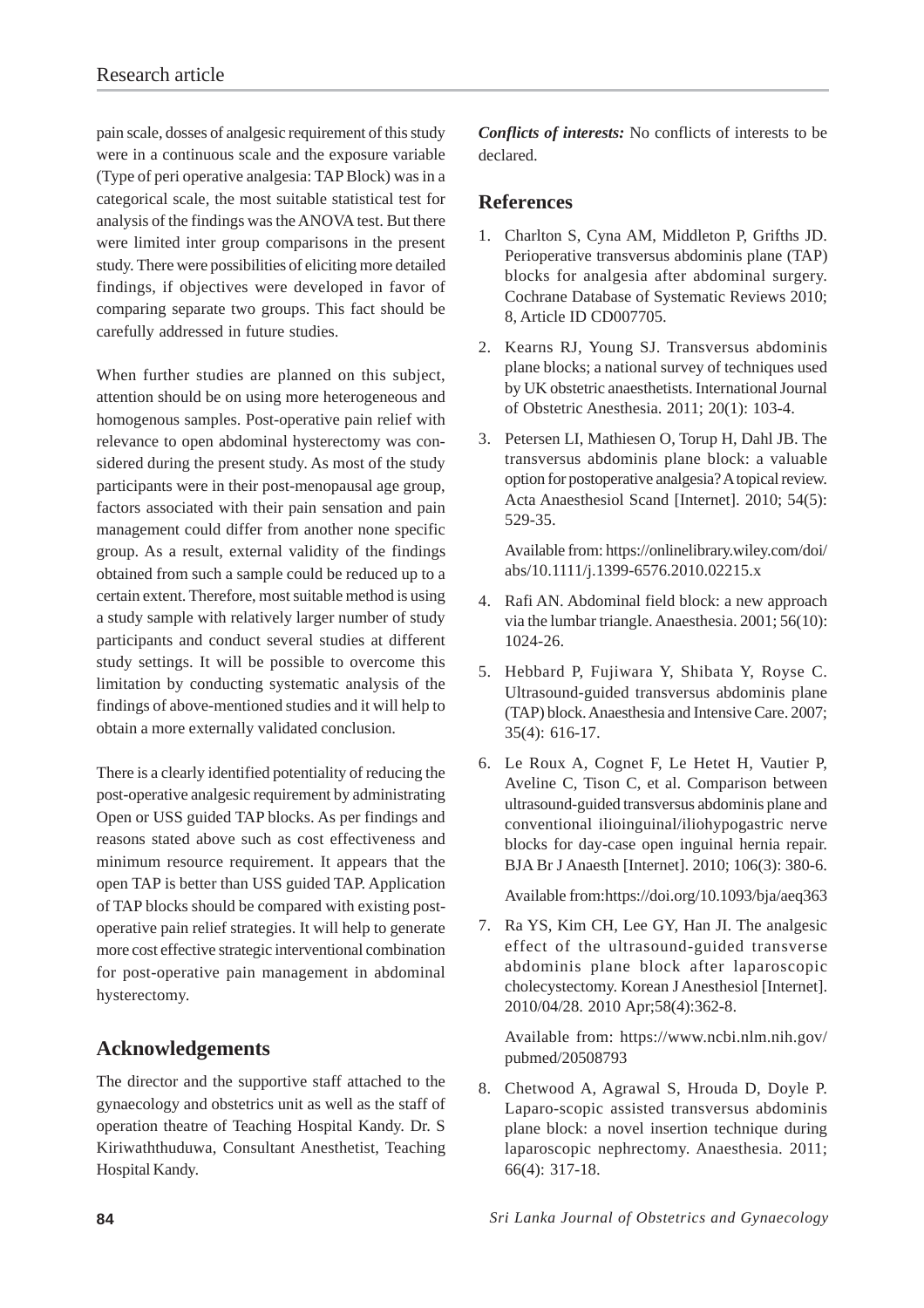9. Kadam R V, Field JB. Ultrasound-guided continuous transverse abdominis plane block for abdominal surgery. J Anaesthesiol Clin Pharmacol [Internet]. 2011; 27(3): 333-6. Available from:https://www.ncbi.nlm.nih.gov/

pubmed/21897502

10. Shin H-J, Kim ST, Yim KH, Lee HS, Sim JH, Shin YD. Preemptive analgesic efficacy of ultrasoundguided transversus abdominis plane block in patients undergoing gynecologic surgery via a transverse lower abdominal skin incision. Korean J Anesthesiol [Internet]. 2011/11/23. 2011; 61(5): 413-8. Available from: https://www.ncbi.nlm.nih.gov/pubmed/ 22148091

11. Bhatia N, Arora S, Jyotna W, Kaur G. Comparison of posterior and subcostal approaches to ultrasound-guided transverse abdominis plane block for postoperative analgesia in laparoscopic cholecystectomy. J Clin Anesth [Internet]. 2014; 26(4): 294-9.

Availablefrom: http://www.sciencedirect.com/ science/article/pii/S0952818014000567

12. Brady RR, Ventham NT, Roberts DM, Graham C, Daniel T. Open transversus abdominis plane block and analgesic requirements in patients following right hemicolectomy. Ann R Coll Surg Engl [Internet]. 2012; 94(5): 327-30.

Available from: https://doi.org/10.1308/ 003588412X13171221589856

- 13. Bharti N, Kumar P, Bala I, Gupta V. The eficacy of a novel approach to transversus abdominis plane block for postoperative analgesia after colorectal surgery. Anesthesia and Analgesia. 2011; 112(6): 1504-8.
- 14. Owen DJ, Harrod I, Ford J, Luckas M, Gudimetla V. The surgical transversus abdominis plane block – a novel approach for performing an established technique. British Journal of Obstetrics and Gynaecology. 2011; 118(1): 24-27.
- 15. Kehlet H, Holte K. Effect of postoperative analgesia on surgical outcome. Br J Anaesth. 2001; 87(1): 62-72.
- 16. McDonnell JG, O'Donnell B, Curley G, Heffernan A, Power C, Laffey JG. The analgesic efficacy of transversus abdominis plane block after abdominal surgery: a prospective randomized controlled trial. Anesth Analg. 2007; 104: 193-7.
- 17. McDonnell JG, Curley G, Carney J, Benton A, Costello J, Maharaj CH, Laffey JG. The analgesic efficacy of transversus abdominis plane block after cesarean delivery: a randomized controlled trial. Anesth Analg. 2008; 106: 186-91.
- 18. Mc Donnel JG, Carney J, Ochana A, Bhinder R, Laffey JG. The analgesic efficacy of transversus abdominis plane block after hysterectomies: a randomized controlled trial. International Anesthesia Research Society. 2008; 107(6): 2056-60.
- 19. Carney J, McDonnell JG, Ochana A, Bhinder R, Laffey JG. The Transversus Abdominis Plane Block Provides Effective Postoperative Analgesia in Patients Undergoing Total Abdominal Hysterectomy. Anesth Analg [Internet]. 2008; 107(6). Available from: https://journals.lww.com/ anesthesiaanalgesia/Fulltext/2008/12000/ The Transversus Abdominis Plane Block Provides. 46.aspx
- 20. Gharaei H, Imani F, Almasi F, Solimani M. The Effect of Ultrasound-guided TAPB on Pain Management after Total Abdominal Hysterectomy. Korean J Pain. 2013; 26( 4): 374-8.
- 21. Wijewardana MG, Pathiraja R, Jayawardane MA. The Analgesic Efficacy of Transversus Abdominis Plane (TAP) Block after Total Abdominal Hysterectomy: A Randomized Controlled Trial. Sri Lanka Journal of Obstetrics and Gynaecology. 2014 March: 5-10.
- 22. Kasiulevicius V, Sapoka V, Filipaviciute R. Sample size calculation in epidemiological studies. Gerontologija 2006; 7(4): 225-31.
- 23. Ma N, Duncan JK, Scarfe AJ, Schuchman S, Cameron AL. Clinical safety and effectiveness of transversus abdominis plane (TAP) block in postoperative analgesia: a systematic review and metaanalysis. J. Anesth. 2017; 31(3): 432-5. [Pub Med] [Google Scholar]
- 24. Analgesic effect of ultrasound-guided transversus abdominis plane block after total abdominal hysterectomy: a randomized, double-blind, placebo-controlled trial. Rojskjaer JO, Gade E, Kiel LB, et al. Acta Obstet Gynecol Scand. 2015; 94: 274-8. [PubMed] [Google Scholar]
- 25. Transversus abdominis plane block for post hysterectomy pain: a systematic review and metaanalysis. Bacal V, Rana U, McIsaac DI, Chen I. J Minim Invasive Gynecol. 2018 [PubMed] [Google Scholar.